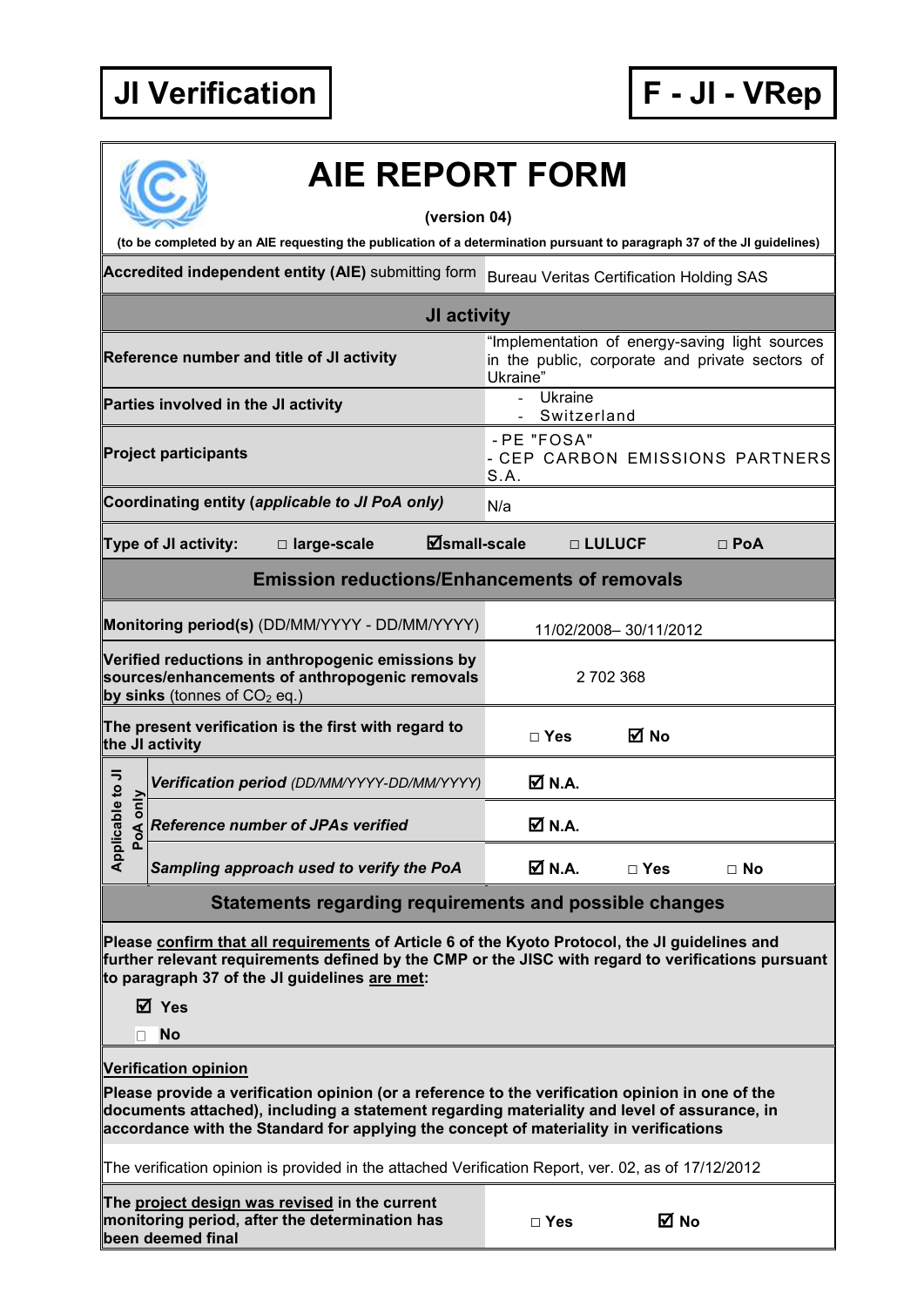| required information)                                                                                                                               | If yes, please list all revisions to the project design<br>and express a determination opinion (or provide a<br>reference to an attached document containing the                                                                                                                                                                                                                                                                                                                                                                                     | $\overline{M}$ N.A.          |               |           |  |  |
|-----------------------------------------------------------------------------------------------------------------------------------------------------|------------------------------------------------------------------------------------------------------------------------------------------------------------------------------------------------------------------------------------------------------------------------------------------------------------------------------------------------------------------------------------------------------------------------------------------------------------------------------------------------------------------------------------------------------|------------------------------|---------------|-----------|--|--|
|                                                                                                                                                     | If project design was revised in the current<br>monitoring period, please confirm that conditions<br>defined in JI guidelines (paragraph 33) are still met                                                                                                                                                                                                                                                                                                                                                                                           | $\overline{\mathsf{M}}$ N.A. | $\Box$ Yes    | $\Box$ No |  |  |
|                                                                                                                                                     | If project design was revised in the current<br>monitoring period, please confirm that the changes<br>do not alter the original determination opinion                                                                                                                                                                                                                                                                                                                                                                                                | $\overline{M}$ N.A.          | $\Box$ Yes    | $\Box$ No |  |  |
|                                                                                                                                                     | If project design was revised in the current<br>monitoring period, please confirm that:                                                                                                                                                                                                                                                                                                                                                                                                                                                              | <b>Ø</b> N.A.                | $\Box$ Yes    | $\Box$ No |  |  |
| (a) Physical location of the project has not changed                                                                                                |                                                                                                                                                                                                                                                                                                                                                                                                                                                                                                                                                      |                              |               |           |  |  |
|                                                                                                                                                     | (b) If emission sources have changed, they are<br>reflected in an updated monitoring plan                                                                                                                                                                                                                                                                                                                                                                                                                                                            |                              | $\Box$ Yes    | $\Box$ No |  |  |
|                                                                                                                                                     | (c) Baseline scenario has not changed                                                                                                                                                                                                                                                                                                                                                                                                                                                                                                                | <b>⊠</b> N.A.                | $\Box$ Yes    | $\Box$ No |  |  |
|                                                                                                                                                     | (d) Changes are consistent with JI specific approach<br>or CDM methodology upon which the<br>determination was prepared for the project                                                                                                                                                                                                                                                                                                                                                                                                              |                              | $\Box$ Yes    | $\Box$ No |  |  |
| The monitoring plan was revised in the current<br>monitoring period                                                                                 |                                                                                                                                                                                                                                                                                                                                                                                                                                                                                                                                                      |                              | $\square$ Yes | ⊠ No      |  |  |
| If yes, please specify for which technologies and measures<br>under each type of JPA the monitoring plan was revised<br>(applicable to JI PoA only) |                                                                                                                                                                                                                                                                                                                                                                                                                                                                                                                                                      |                              |               |           |  |  |
| monitoring plans                                                                                                                                    | The current revisions to the monitoring plan<br>improve the accuracy and/or applicability of<br>information collected, compared to the original<br>monitoring plan without changing conformity with<br>the relevant rules and regulations for establishing                                                                                                                                                                                                                                                                                           | $\Box$ Yes                   | $\Box$ No     | ØN.A.     |  |  |
|                                                                                                                                                     | List of documents attached to the verification report form                                                                                                                                                                                                                                                                                                                                                                                                                                                                                           |                              |               |           |  |  |
|                                                                                                                                                     | Please attach relevant documents used in the verification process and mark below accordingly                                                                                                                                                                                                                                                                                                                                                                                                                                                         |                              |               |           |  |  |
| ☑                                                                                                                                                   | <b>Verification report</b>                                                                                                                                                                                                                                                                                                                                                                                                                                                                                                                           |                              |               |           |  |  |
| ❏                                                                                                                                                   | Written approvals by the Parties involved, if applicable                                                                                                                                                                                                                                                                                                                                                                                                                                                                                             |                              |               |           |  |  |
|                                                                                                                                                     | $\boxtimes$ Other relevant documents:                                                                                                                                                                                                                                                                                                                                                                                                                                                                                                                |                              |               |           |  |  |
| □                                                                                                                                                   | Document listing all revisions to the project design, if applicable                                                                                                                                                                                                                                                                                                                                                                                                                                                                                  |                              |               |           |  |  |
| $\Box$                                                                                                                                              | Determination that the revisions to the project design, if applicable, do not alter the original<br>determination opinion and that the conditions defined by paragraph 33 of the JI guidelines<br>are still met                                                                                                                                                                                                                                                                                                                                      |                              |               |           |  |  |
| ❏                                                                                                                                                   | Revised monitoring plan, if applicable                                                                                                                                                                                                                                                                                                                                                                                                                                                                                                               |                              |               |           |  |  |
| □                                                                                                                                                   | Determination that the revisions to the monitoring plan, if applicable, improve the accuracy<br>and/or applicability of information collected, compared to the original monitoring plan without<br>changing conformity with relevant rules and regulations for establishing monitoring plans                                                                                                                                                                                                                                                         |                              |               |           |  |  |
| $\Box$                                                                                                                                              | Sampling plan, if applicable (JI PoA only)                                                                                                                                                                                                                                                                                                                                                                                                                                                                                                           |                              |               |           |  |  |
|                                                                                                                                                     | $\blacksquare$ Any other documents (please list):<br>Annex 1: Calculation of GHG emission reductions for the period from 11/02/2008<br>to 30/11/2012 (Excel file)<br>Annex 2: List of contractors which took part in the project representative group of<br>the JI project "Implementation of energy-saving light sources in the public,<br>corporate and private sectors of Ukraine" and information on measuring equipment<br>(Excel file)<br>Annex 3: Power of CFLs installed in the course of the project activities and ILs<br>replaced by them |                              |               |           |  |  |